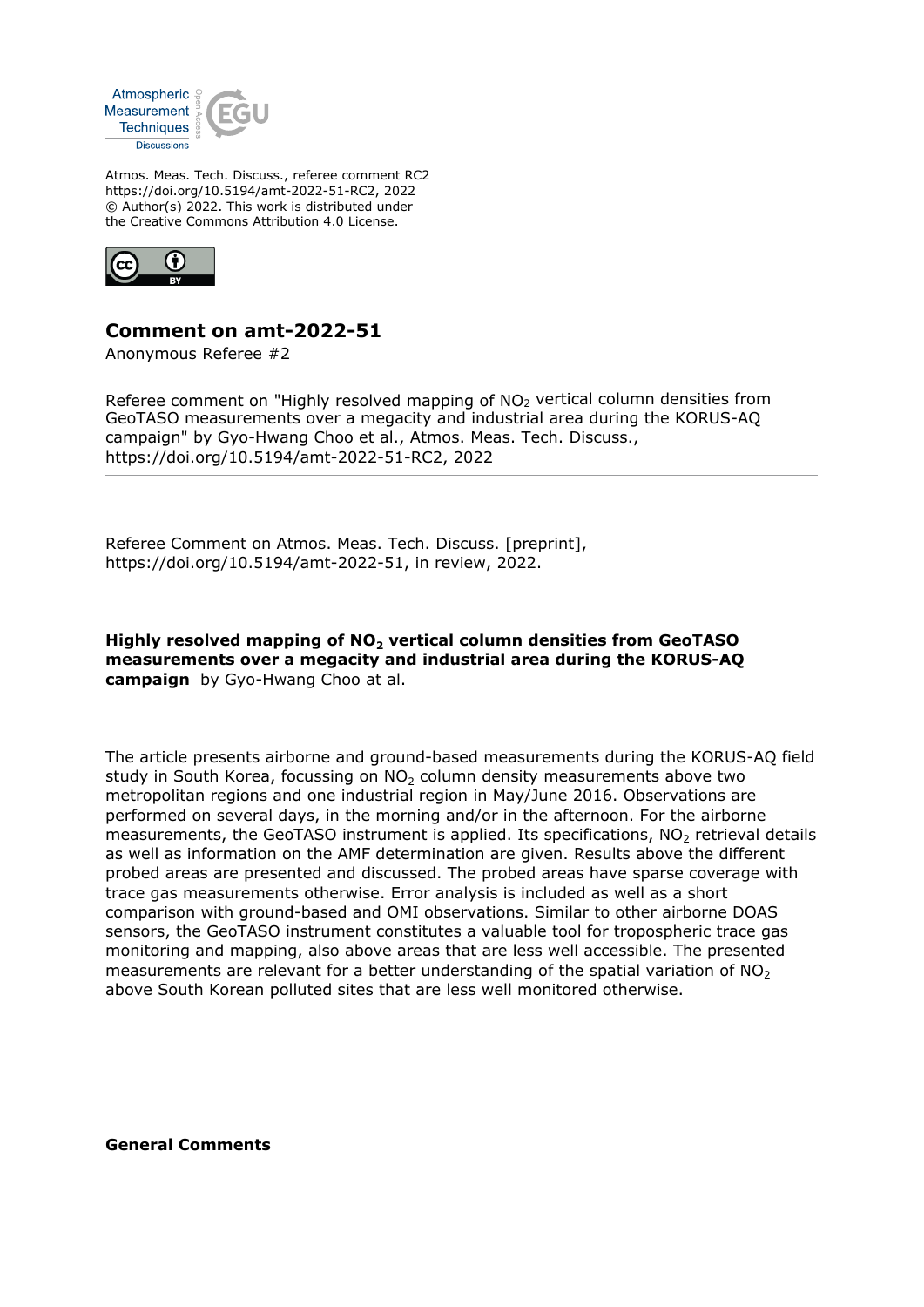The overall structure of the article is well understandable. Although there are some typing and grammar mistakes, the text is well readable.

The GeoTASO instrument is introduced and further publications are cited where details of interest can be found. The different assumptions necessary for the conversion from detected slant column densities to meaningful tropospheric vertical column densities are explained.

However, some relevant aspects could be treated with more caution. The respective error analysis could point out more clearly the limitations. While the GeoTASO good spatial resolution is emphasized, this is not really shown, but all data is binned to a 0.01° grid. The authors rightly consider the comparison between GeoTASO and OMI relevant and mention this in the abstract and conclusions. Therefore, a dedicated figure would certainly support this analysis.

After consideration of the comments and suggestions below, and after submitting a revised version, I recommend publication of this article in AMT.

#### **Major Comments**

-Spatial resolution-

The article presents observations with different spatial resolution (airborne as compared to satellite), and the usefulness of good spatial resolution is emphasized. Therefore, two aspects should be treated with more care. Firstly, the correct resolution information should be stated. Please update either the figure or correct the caption text of Fig. 1 (the grid for the OMI data is 0.25° here). More importantly, the best possible presentation of the GeoTASO spatial resolution should be aimed for. In all figures of the publication, GeoTASO measurements are gridded to a 0.01° grid, corresponding to a side length on the order of 1km, while spatial resolution of the instrument is 250m. It is confusing, when 250m resolution is announced and emphasized but never shown. If it is not possible or not aimed at to use the mentioned best resolution, it should be explained in the text why (is the signal-to-noise ratio otherwise too bad? is there another reason?).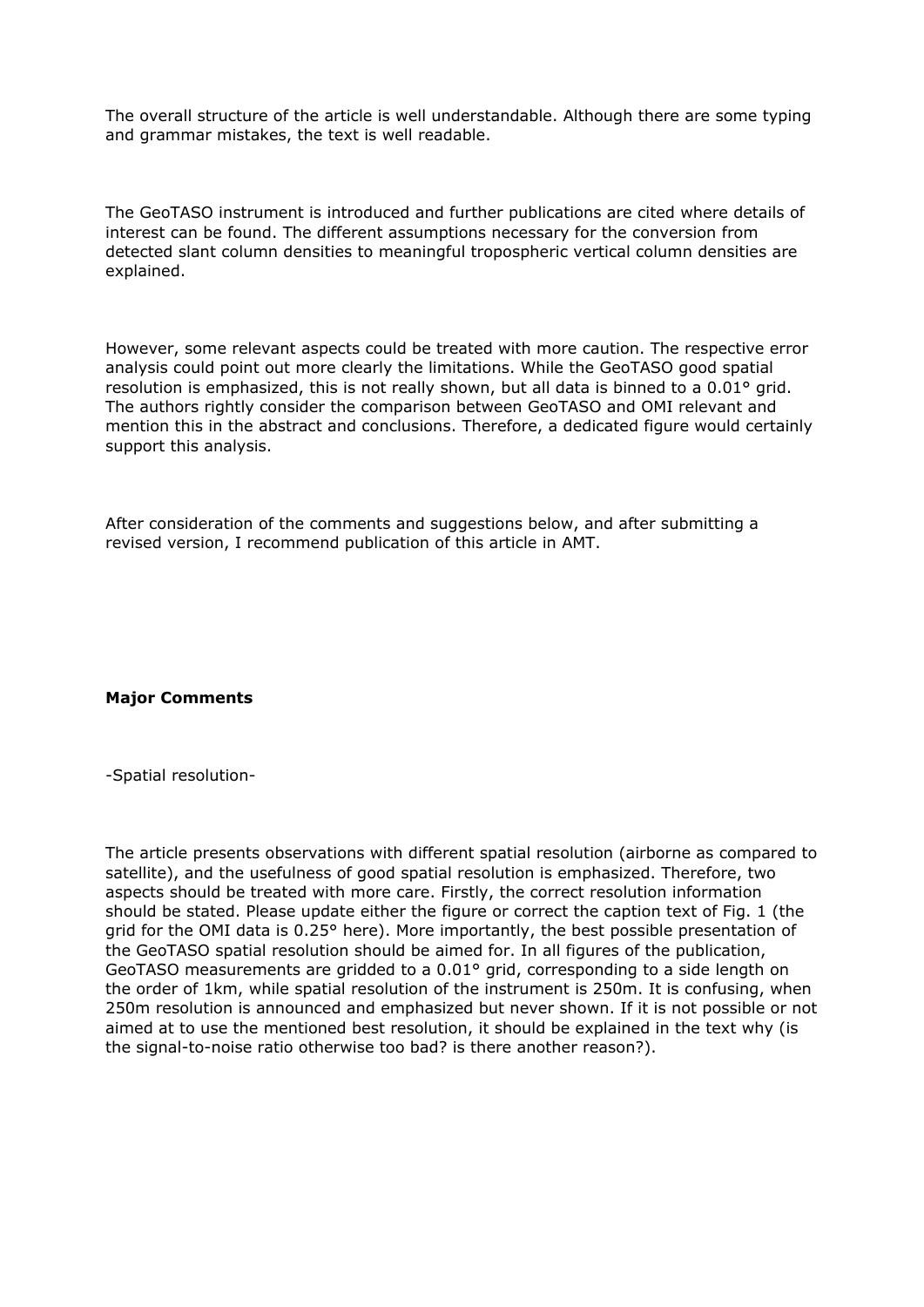-Treatment of the spectral reflectance-

Spatial variation of the ground albedo is large, e.g., darker vegetation in parks as compared to paved areas of parking areas, flat roof tops, or similar. The immediate influence on the retrieved slant column of  $NO<sub>2</sub>$  is substantial, with clear enhancements above the brighter surfaces. The spatial resolution of about 5.6km used for surface characterisation is rather coarse in comparison to the GeoTASO resolution.

Could the intensity of GeoTASO measurements be used to retrieve a pixel-by-pixel ground albedo similar to what is done in Meier et al. 2017 or could another product with better spatial resolution be used? If this is not possible and the coarser spatial resolution shall be retained for the data analysis, the authors should consider a more careful investigation and critical discussion of the albedo treatment and the resulting influence on the error budget. This is also part of the next comment. The uncertainty of the albedo has at least two influencing aspects, (a) the uncertainty in the determination itself in addition to (b) the variability of the albedo within one MODIS ground pixel. Are both aspects considered in the error budget? Is the uncertainty of the combined effect only 20% as stated in the error analysis section?

(Meier, A. C., Schönhardt, A., Bösch, T., Richter, A., Seyler, A., Ruhtz, T., Constantin, D.-E., Shaiganfar, R., Wagner, T., Merlaud, A., Van Roozendael, M., Belegante, L., Nicolae, D., Georgescu, L., and Burrows, J. P.: High-resolution airborne imaging DOAS measurements of NO<sub>2</sub> above Bucharest during AROMAT, Atmos. Meas. Tech., 10, 1831–1857, https://doi.org/10.5194/amt-10-1831-2017, 2017.)

**-**Uncertainties**-**

The given uncertainties that directly enter the error analysis are not well motivated. Uncertainty values of AOD, SSA, ALH and surface reflectance are assumed and applied (cf. page 9, l. 273), however, no reference or additional information is given. What is the origin of these numbers? The uncertainties seem to be rather small.

(For example, as stated above, the surface reflectance within one MODIS 0.05° grid box can vary quite substantially. The resulting uncertainty of the surface reflectance of a GeoTASO ground pixel is given by a combination of the initial uncertainty of the MODIS value, and in addition by this variability of the albedo within one grid box. Is this variability taken into account here?) Also when comparing with typical urban scenarios (Leitao et al., 2010), the influence of aerosol properties (different aerosol types and optical properties) on the AMF would be assumed to be larger than a percent given in ll. 284-286 and Table 6.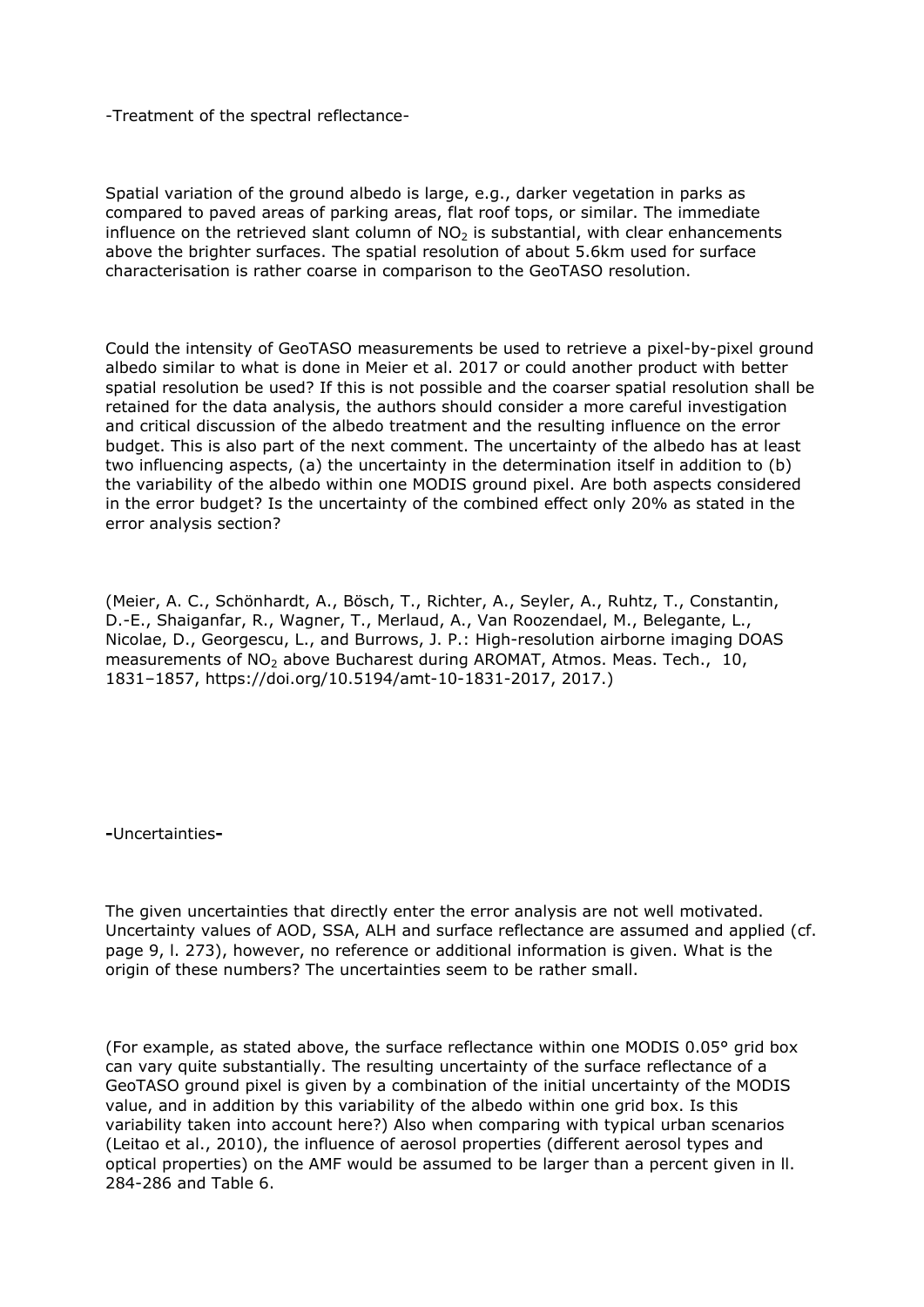Furthermore, the results from the spatial variations of the error (ll. 290-305 and Fig.8) yield larger values than stated for the calculated impact (ll. 281-286). This should be reconsidered.

In order to understand the situation treated in the study, the field of values (spatial distribution) shown as maps would be helpful, i.e. similar to Fig. 8, four maps giving the applied (unperturbed) values of AOD, SSA, ALH and surface reflectance for an example flight. At least some information of the applied values is needed, such as the average and spread of values used (mean and standard deviations within the measurement area for the above parameters). This would be necessary for the reader to understand the situation.

As correctly stated in the introduction and conclusions, the  $NO<sub>2</sub>$  vertical profile influences the  $NO<sub>2</sub>$  AMF. However, this is not explicitly mentioned in the error analysis. For typical urban scenarios, the uncertainty in  $NO<sub>2</sub>$  profile can add another 10% uncertainty to the AMF (Leitao et al., 2010, Meier et al., 2016). It would be good to take this additional uncertainty into account.

-Resulting error calculation-

The explanations following eq. (10) especially lines 274-277, are not very well described. Please revise this short part. Was the influence of varying the parameters only determined for positive perturbation as stated (i.e. only for  $c_i$  + sc<sub>i</sub> and not for  $c_i$  - sc<sub>i</sub>)? The AMF dependence on the four parameters is non-linear, so that the relative contribution/error source of a negative perturbation could be larger than in positive direction. Both variations  $(+/-$  sc<sub>i</sub>) should be investigated. In the analysis of the spatial variations of the error (II. 290-305), on the other hand, the both-sided influence is rightly investigated.

l. 277 states that c<sub>i</sub> + sc<sub>i</sub> is the uncertainty of each parameter, which is not correct. This would be only sc<sub>i</sub>. Maybe what is meant is "... the new  $NO<sub>2</sub>$  AMF simulated using the perturbed input parameters  $c_i$  + sc<sub>i</sub> (i.e. the original input parameters modified by the uncertainty)".

-AMF results-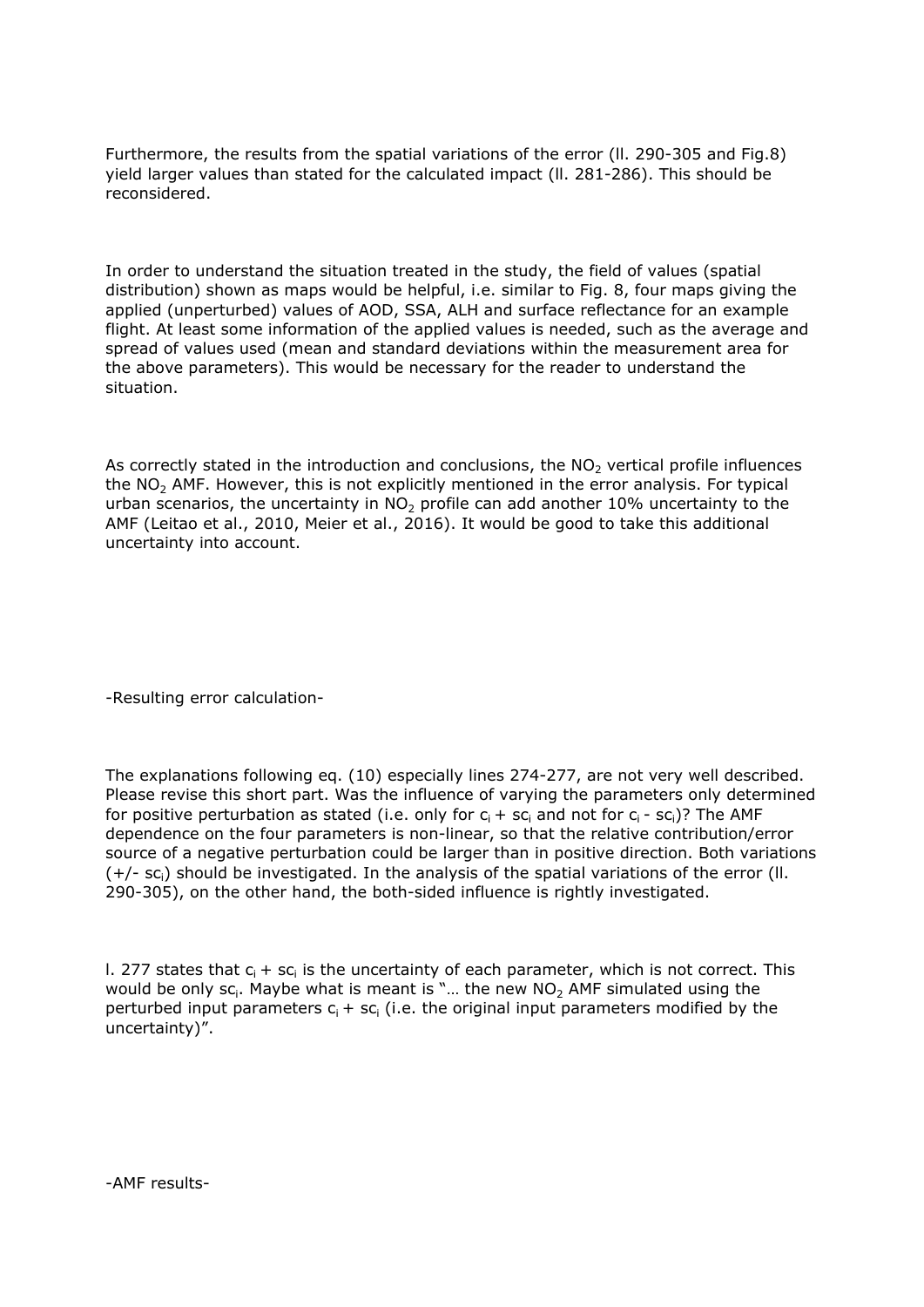Especially when regarding Figure 5 for the Anmyeon region some questions about the AMF calculation arise. While the SCD result from GeoTASO looks reasonable, especially above the two emission plumes, the VCD map shows a stripe of large  $NO<sub>2</sub>$  values (in latitude direction at about 126.4°E) downwind of the power plant. Looking at the AMF map, the AMF exhibits a sudden low value within this stripe. So the enhanced VCDs seem to be provoked by the low AMF values in this location. In addition, the overall impression of the AMF figure is quite stripy. Hence, the applied AMF values should be checked and potentially corrected if some mistake can be found. It becomes obvious that the AMF influence on the VCD is large, and that possibly the error budget is underestimating the AMF uncertainty. To find the reason, it could be helpful to investigate the spatial distributions of the influencing parameters (AOD, ALH, SSA and SFR).

-OMI $NO<sub>2</sub>$  product-

As stated above, the comparison to OMI data is a relevant aspect of the study and is also mentioned in the abstract and conclusions. However, hardly any information is given on the OMI data ( $NO<sub>2</sub>$  product). Please add the basic necessary information, especially which data version has been used, and include a reference, where all further details of the product can be found.

-GeoTASO/OMI comparison-

The aircraft/satellite comparison is not sufficiently supported by data. In addition to merely stating the correlation and slope (p.10), it would be necessary to actually show a direct comparison, ideally in a scatter plot. The section on p. 10 is rather short and unclear. Does the number 53 refer to the number of OMI pixels considered for the comparison? From GeoTASO, there are then presumably much more observations used. Are all aircraft data from within one satellite pixel averaged prior to the comparison, or are the individual GeoTASO observations compared to the OMI data?

Considering the reference Judd et al (2019), the authors could put their results, especially the resulting correlation, into context with conclusions therein.

The slope of 0.43 is not commented. This result should be critically discussed giving some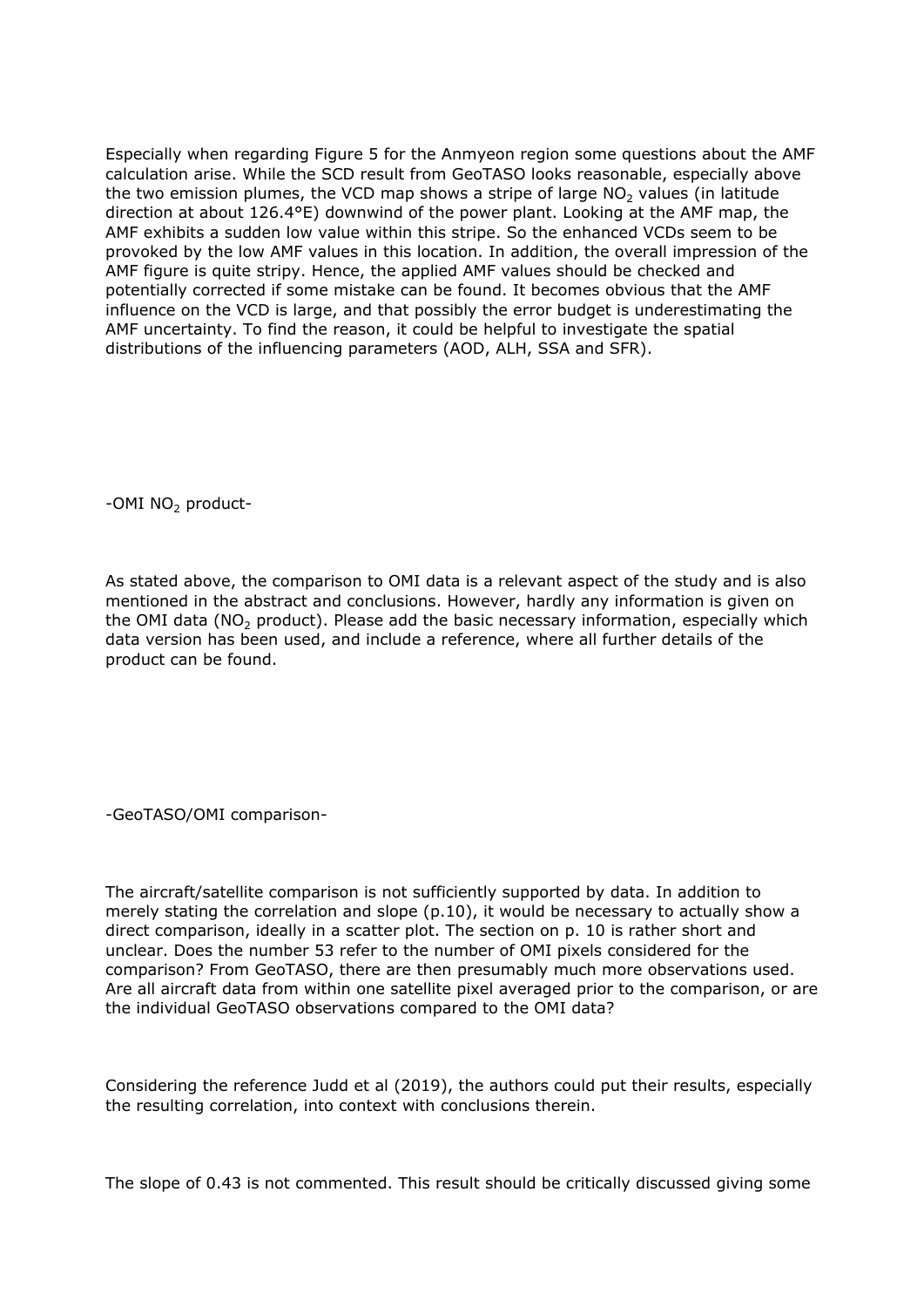idea of the reasons. Finally, the comparison of GeoTASO and OMI  $NO<sub>2</sub>$  could receive a section of its own (like it is done with 3.3.1 and 3.3.2 for GeoTASO/insitu and GeoTASO/Pandora, respectively).

### **Further Comments**

l. 81: What is meant here? Maybe something else is addressed and not radiative transfer models, maybe regional air quality models?

l. 151: From which time of the day is the reference spectrum taken?

l. 152: Probably there is a typo in the exponent, as this value seems to be too large. The background OMI NO<sub>2</sub> in the reference region (red circle in Fig. 1) is below  $1x10^{15}$  molec/cm<sup>2</sup>, the stratospheric amount is also much smaller than the given value. Therefore, the CMAQ probably has a different output than stated here. Also it is not suitable to give three digits precision here. Please check this number and correct.

l. 154: Please explain the spread in FWHM values for the GDF. These are probably differences for the different viewing directions of GeoTASO. Please specify.

II. 154-164: The settings in the NO<sub>2</sub> retrieval are different from what was documented in previous studies (e.g. Judd et al., 2019). Especially, the polynomial order of 8 is exceptionally large. Is this correct? Is it clear, why this is necessary? In addition, please give a reference for the applied  $H_2O$  absorption.

ll. 182-185: Part of the upward looking  $NO<sub>2</sub>$  column (roughly the stratospheric column) is effectively subtracted by the use of the reference in the DOAS fit. This could be mentioned here. However, it is the change in the upward looking  $NO<sub>2</sub>$  column between reference and actual measurement that is then neglected in the further analysis. Morning and afternoon measurements are used, and the stratospheric  $NO<sub>2</sub>$  column changes during the day. Therefore, the time of the reference measurement on 1 May 2016 is relevant (l. 151). Although the change is not large, it enters the error budget and could/should be quantified.

ll. 312-317: The correlation values for AM and PM comparisons between GeoTASO and insitu  $NO<sub>2</sub>$  are considerably different. A few words of discussion would be appreciated here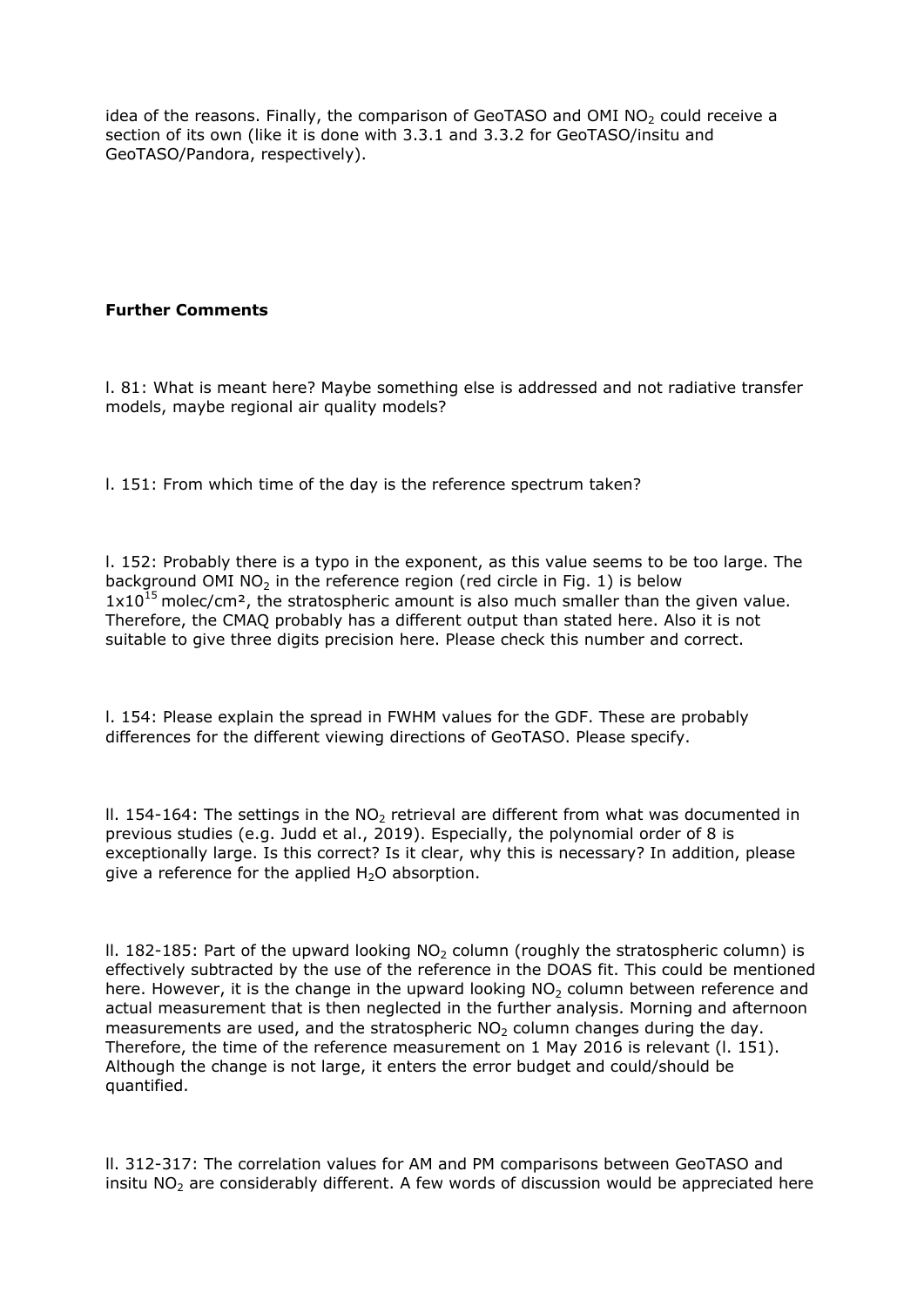(e.g. influence of boundary layer height, meteorology, or other influencing factors?). Maybe also put these results into perspective with expectations (no perfect correlation expected for this type of comparison). The explanation in l.316 is confusing. It is rather the in situ measurement that is specifically sensitive to local  $NO<sub>2</sub>$  sources such as roadsides. In case of more distant  $NO<sub>2</sub>$  sources, or vertically elevated sources such as power plant exhaust plumes, the  $NO<sub>2</sub>$  is potentially not detected by the in situ instruments (depending on conditions) but well visible for GeoTASO, thereby reducing correlation between the two observations.

ll. 328-330: The slope of 1.48 between GeoTASO and Pandora data is not explained. What could be the reason for such a value? Please discuss this shortly. The differences in viewing geometry can cause some scatter in the results, but cannot readily explain a slope much larger than 1.

II. 348-349: The description of changing  $NO<sub>2</sub>$  VCDs in Seoul and Busan from morning to afternoon flights sounds as if this was due to the different locations/cities. Isn't this rather due to different conditions, either different meteorological conditions or other?

ll. 350-351 (and l. 125): The comparison of GeoTASO results with insitu measurements is addressed here as "validation". It is certainly interesting to compare ground level mixing ratios of  $NO<sub>2</sub>$  with tropospheric column densities. However, it is not possible without detailed information on the vertical profile of  $NO<sub>2</sub>$ , to use point measurements of mixing ratios to actually validate column density measurements observed from aircraft. This is correctly stated in ll. 320-321. A comparison of the two measurement strategies is interesting and has a certain information content of its own, but it is preferred to describe this as a comparison and not as a "validation".

In addition, the local mixing ratio at the surface is a different physical quantity than the tropospheric or total column densities that integrate over a considerable vertical range, i.e. there is not only a difference in the "physical units" (as stated in l. 125) but in the basic physical quantity. Please rephrase.

l. 352: The distance was restricted to these maximum values. So this should not say "approximately", but: "When the distances between two observations were below 25, 0.5 or 1 km…" or similar.

l. 353 and also l. 25: In both locations (conclusions and abstract), a correlation coefficient of 0.84 is given for the GeoTASO/Pandora validation. However, for data within 1km, the correlation was 0.94 as stated in l.328. The 0.84 value resulted for 5km radius.

It is not clear, why different values are chosen for the conclusions than for the abstract. A decision should be taken, which are the most important results. One section can state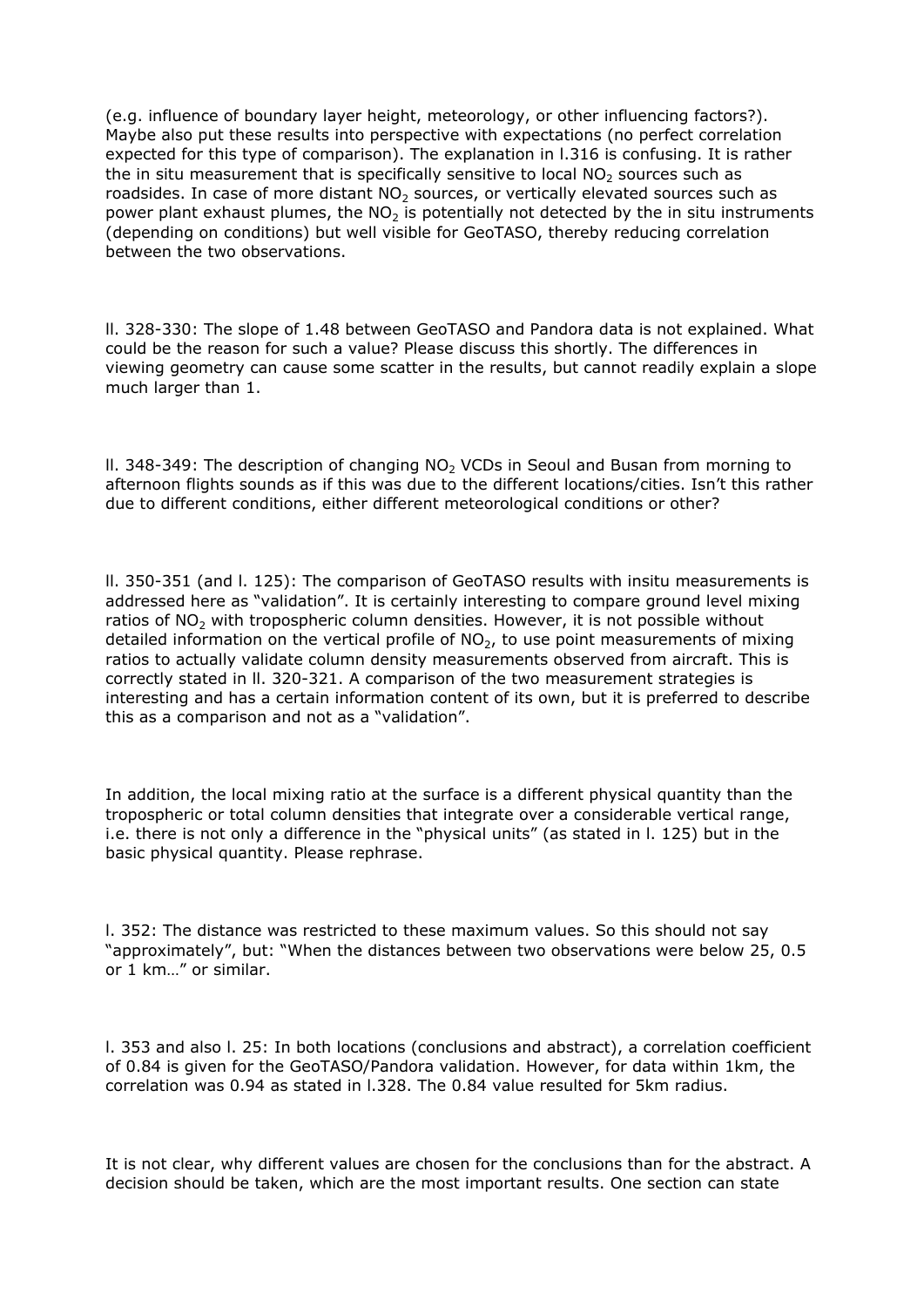more of the results than another section, but it is confusing, if these two main summarizing sections choose to emphasize different results. For the comparison with the insitu data, the abstract states  $r=0.78$  for the Seoul afternoon values, while the conclusions state  $r=0.67$  (which is for Busan, actually  $r>0.67$ ) as well as  $r=0.38$  for the Seoul morning values.

ll. 356-357: As the sentence addresses the current study ("This demonstrates…"), please delete GCAS and APEX, or rewrite "This demonstrates that airborne remote sensing measurements from GeoTASO, similar to GCAS, APEX and others, can be a very effective tool for…" or similar.

ll. 360-361: Please rewrite. The determination of the aerosol properties is not based on the error estimation, rather "Based on the error estimation, it can be concluded that aerosol properties are relevant and should be determined.." or similar.

Figures 5 and 7: Wind arrows are missing and could be added.

Figure 8: Overall, the maps in this figure are too small. A better structure would probably be two columns and four lines (instead of two lines and four columns) of maps. Then the single maps could be larger.

Tables 2-5: It remains somewhat open why these tables with many numbers are given in great detail, while they are not specifically used in the analysis. It is mentioned in the text, e.g. that the cities are highly populated and the expressways are heavily used. But no quantification of emissions with explicit comparison of different roads or regions is performed. Are these numbers needed at all / in such detail? Can they further support the analysis? For the cars, e.g., lines 212-213 give a good summary of the large numbers and might be sufficient for the level of discussion and analysis here.

Similarly, the numbers for the power plants or steelwork NOx emissions (l. 235) are too detailed. These could rather be rounded to 10.3, 11.9 and 16.8 kt/year, respectively, in order to improve readability.

#### **References**

ll.64-70: For the history of airborne DOAS instruments, the HAIDI (General et al., 2014) is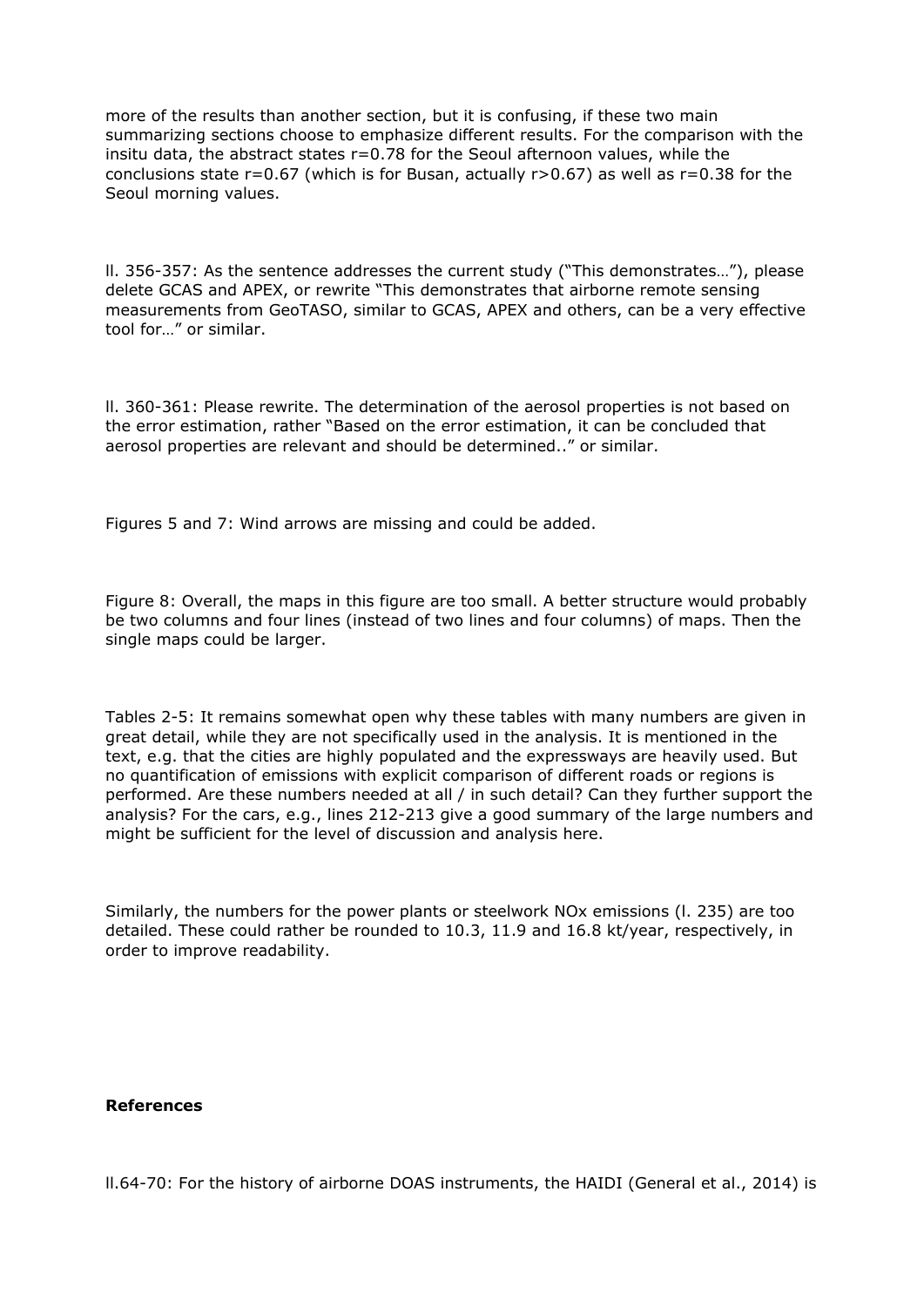missing. Further airborne DOAS studies with partly different objectives exist. To motivate the selection of mentioned instruments here, it would be helpful to state that these are all mapping instruments (with according spatial coverage).

General, S., Pöhler, D., Sihler, H., Bobrowski, N., Frieß, U., Zielcke, J., Horbanski, M., Shepson, P. B., Stirm, B. H., Simpson, W. R., Weber, K., Fischer, C., and Platt, U.: The Heidelberg Airborne Imaging DOAS Instrument (HAIDI) – a novel imaging DOAS device for 2-D and 3-D imaging of trace gases and aerosols, Atmos. Meas. Tech., 7, 3459–3485, https://doi.org/10.5194/amt-7-3459-2014, 2014.

## **Technical Corrections**

- l. 38: replace "size" by "sized"
- l. 69: Please replace "emissions sources" by "emission sources".
- l. 77: Please put a comma behind APEX.
- l. 87: Please replace "campaign" by "campaigns".
- l. 117: Please add "nm" behind 0.6.
- l. 118: Please replace "O3" with subscript " $O_3$ ", and "depicted as" with "depicted by".
- l. 127: Please replace "compared" with "compare".
- l. 133: Please replace "measurement" by "measurements".
- l. 136: Please replace "collection" with "correction".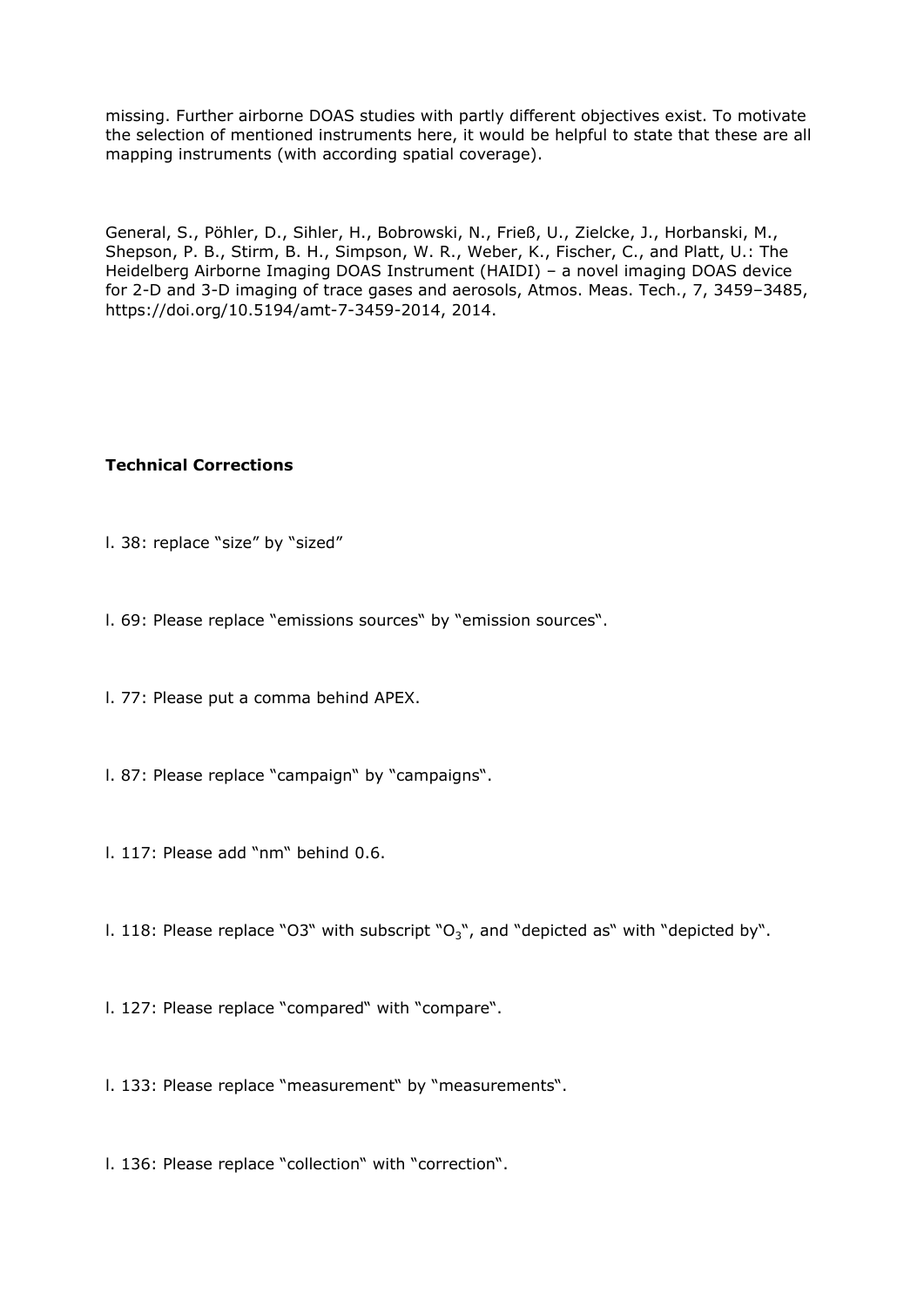l. 153: Please delete "convoluted", replace by "convolved". And then rephrase to read: "... represents the differential gas phase absorption cross-section convolved with the Gaussian…"

l. 159: Pleace delete "ring" and replace by "Ring".

l. 174: Please replace "product" by "products".

ll. 176-178: Please correct this sentence. There seems to be a mix up of two parts, and the grammar is not correct.

l. 184: Please replace twice the term "concentrations" by "column densities".

l. 190: Please use capital letters (Weather Research and Forecasting Model, WRF. Advanced Research WRF, ARW).

l. 236: At the beginning of the sentence, please replace "Fig.5" with "Figure 5".

l. 246: 6m/s (or -1 as superscript)

l. 256: Replace "which" by "with".

l. 257: Add and "s": "Figs. 4 and 7"

l. 262: Include "the": "fitting error of the SCD"

l. 346: Replace "of" by "off".

l. 362: Replace "affect" by "affects".